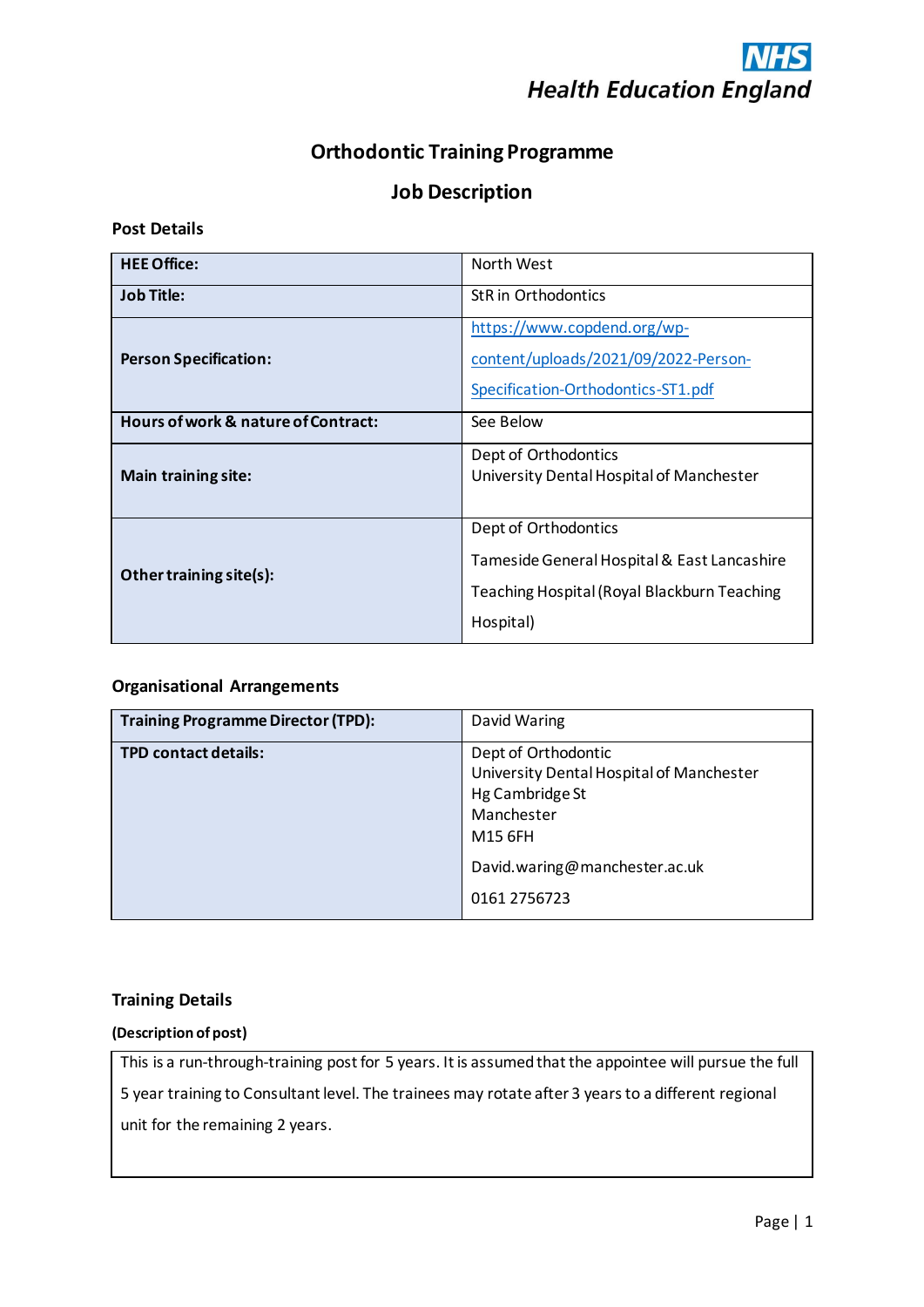These posts are available to commence 1st October 2022 on the Orthodontic Speciality Training Programme in the North Western Deanery. The post is 5 years in duration and will satisfy the requirements for the Membership in Orthodontics of The Royal Colleges and the ISFE. The Training Programme is based at the University Dental Hospital of Manchester, with clinical commitments at East Lancashire Teaching Hospital (Royal Blackburn Teaching Hospital) & Tameside General Hospital. The posts will be allocated an NTN in Orthodontics.

# **Duties and Responsibilities of postholder**

These are non-resident posts at the hospitals in the training scheme.

The appointments are for 12 months in the first instance, renewable subject to satisfactory reports to a total of 5 years. The posts will comprise all aspects of orthodontic practice, including attendance at new patient clinics, management and treatment of malocclusion in children and adults.

There are no out of hours on-call commitments. There is a commitment to cover casual patients according to a departmental rota.

Study leave facilities are available in accordance with the Terms and Conditions of Service subject to the approval of the Educational Supervisor and the Programme Director.

Administrative duties will include attendance at departmental meetings and undertaking some departmental administration.

The junior doctor accepts that he/she will also perform duties in occasional emergencies and unforeseen circumstances at the request of the appropriate Consultant, in consultation where practicable with his/her colleagues both senior and junior. It has been agreed between the profession and the Department that while juniors accept that they will perform such duties, the Secretary of State stresses that additional commitments arising under this sub-section are exceptional and in particular the juniors should not be required to undertake work of this kind for prolonged periods or on a regular basis.

The post holders may wish to register for an MSc. degree at the University of Manchester or other institution which is undertaken over 3 years part-time.

### **Description of main training site**

Orthodontic Department – Manchester Dental Hospital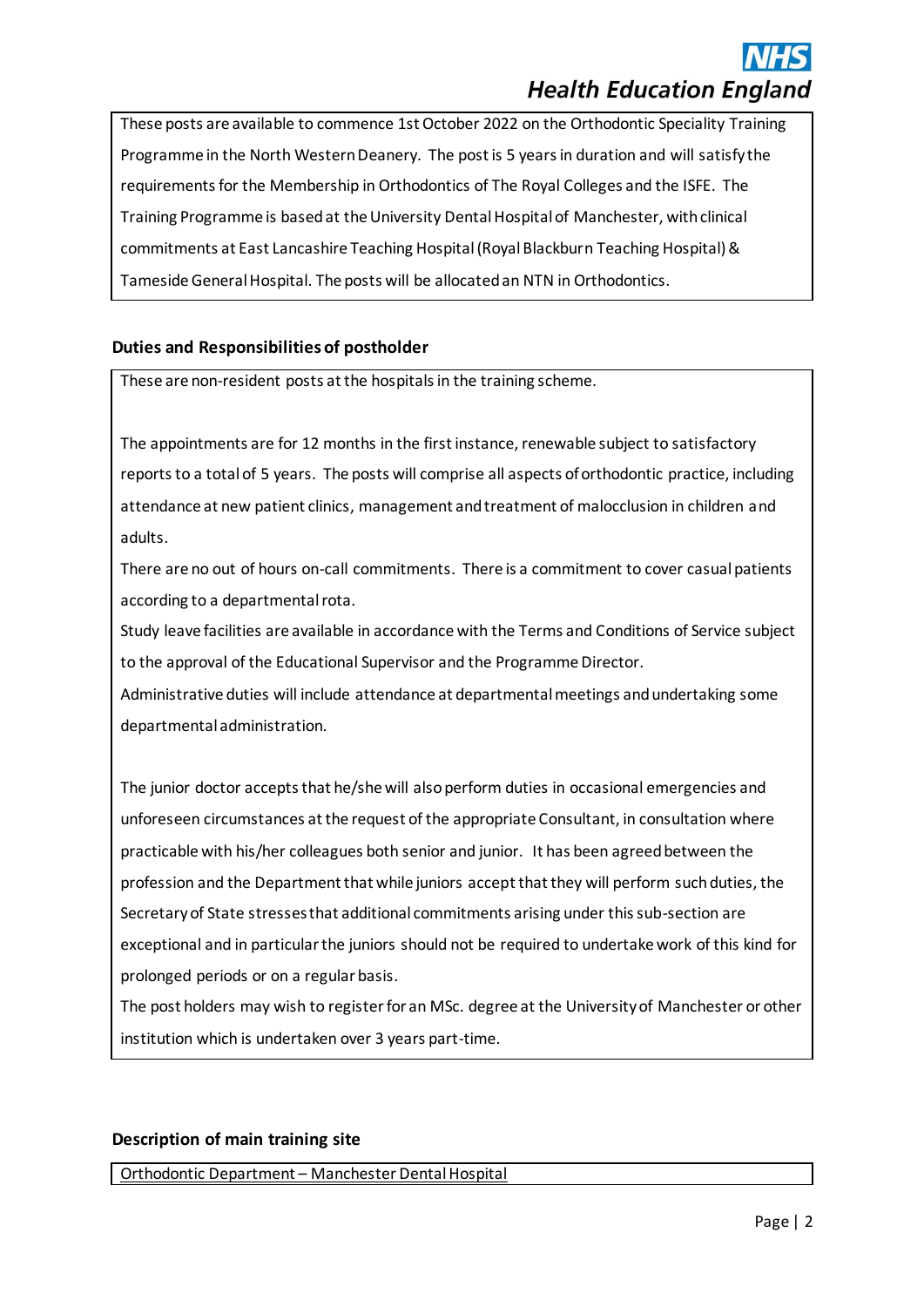The clinical facilities were re-equipped in 2017 and are situated in the West quadrant of the dental school. Orthodontics has sole use of 8 fully equipped dental units, plus access to a large multidisciplinary clinic that is composed of its own waiting area, three dental surgeries, one seminar room and oral hygiene room. The clinic incorporates University and Trust network access points on each dental unit

The secretarial offices are next to the main clinical area.

There is also a staff area this is equipped with 4 computers, scanners, printers and digitiser. These computers have access to the AJO and JCO via the network and also direct links to the on-line versions of the Journal of Orthodontics, European Journal of Orthodontics and the American Journal of Orthodontics.

The Regional Cleft Lip and Palate centre is situated in the new Manchester Children's Hospital.

# **Description of second training site**

#### Blackburn Royal Infirmary

The East Lancashire NHS Trust comprises of the Royal Blackburn and Burnley Hospitals. The Royal Blackburn site was a new build 10 years ago with Burnley Hospital moving into a new build in 2019. This post holder will work at the Blackburn site which is 25 miles from the centre of Manchester, accessible by road or rail. The Trust is the largest provider of secondary care orthodontic services in the region.

There are 7 orthodontic clinical rooms across both sites and a large onsite laboratory undertaking orthodontic, restorative and maxillofacial prosthetic services. There are 2 existing orthodontic consultants with another post being appointed to shortly, in addition, there are 6 full time maxillofacial consultants and a restorative consultant. Over 10 years ago we were one of the first hospitals in the UK to undertake orthodontic therapist training and have another nurse who will shortly start therapist training. There is a high throughput of orthognathic cases (over 50 per year). The Trust has invested in the future with purchase of a da Vinci operating robot and 3D printing equipment. Over the next few years there will be a move toward 3D planning software and purchase of intraoral and facial scanners.

Orthodontic Department

| Orthodontic Staff      |                         |
|------------------------|-------------------------|
| Mr Simon Watkinson     | Consultant Orthodontist |
| Miss Charlotte Dugdale | Consultant Orthodontist |

Orthodontic Post CCST This post Orthodontic Therapists

Mr Derek Moore Consultant Restorative Dentistry Consultant Oral and Maxillofacial surgeons (x6) Junior and Non-Career Grade oral surgery staff Hygienist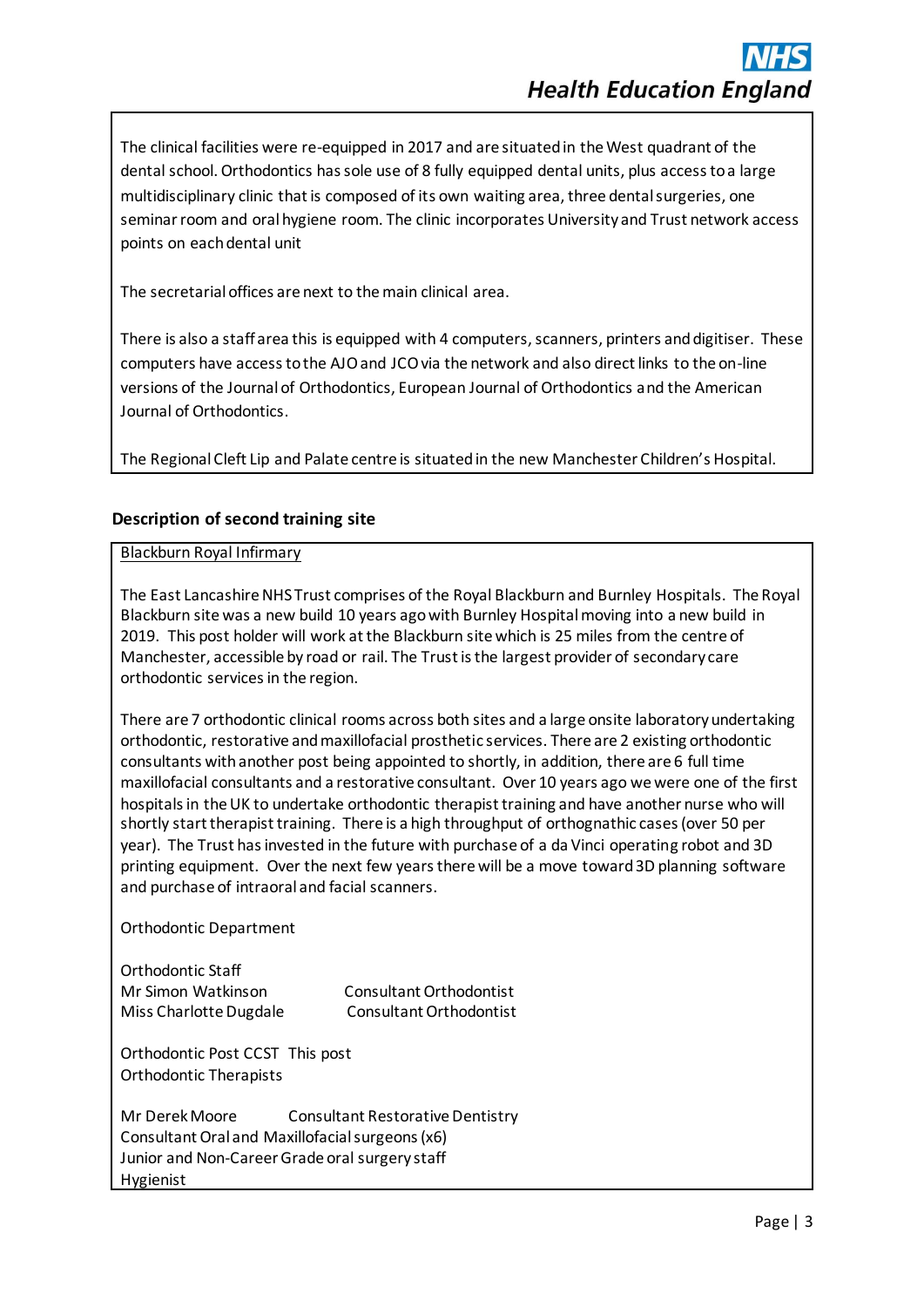The appointee would be expected to take an active role within the department, taking a lead in audit and clinical governance which is well established in the Trust.

Contact for Royal Blackburn TH: Mr Simon Watkinson Orthodontic Consultant Tel: 01254 734476

## **Description of third training site**

Tameside and Glossop Acute NHS Trust

Tameside and Glossop Acute Service NHS Trust is an Acute Trust serving the needs of approximately 250,000 people. The residents live both within an industrialised area including the eight towns which make up the Local Authority of Tameside in Greater Manchester and the rural area around Glossop, which is within the Derbyshire Authority of High Peak. Trust is based Tameside General Hospital. The Hospital is located on the outskirts of the market town of Ashtonunder-Lyne, the largest of the eight towns in Tameside and is situated seven miles to the east of Manchester City Centre. The Hospital's total bed complement is approximately 700, of which, 39 are daycase.

The main commissioning body for the Trust's services is Tameside and Glossop Primary Health Care Trust (PCT), responsible for commissioning services for the residents of Tameside and Glossop.

Orthodontic Department

Orthodontic Staff

Dr Nicky Mandall Consultant in Orthodontics Dr Claire Bates Consultant in Orthodontics Mr Jonathan Smith Consultant in Orthodontics Post CCST Orthodontics (this post) StR Orthodontics Staff Grade Orthodontics Orthodontic therapist

Other Clinical Staff Consultant Oral and Maxillofacial surgeon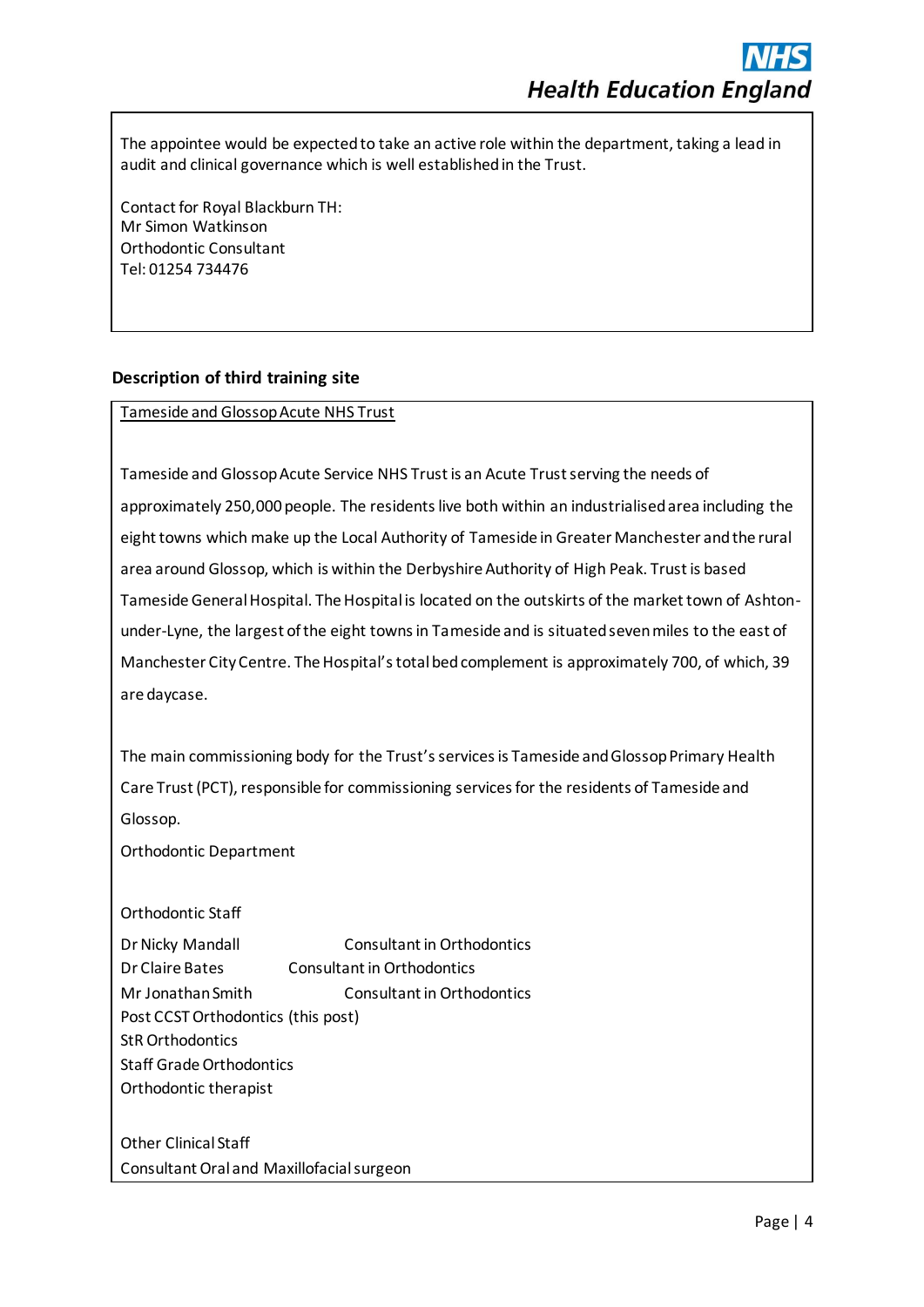Junior and Non-Career Grade oral surgery staff Restorative Consultant

The fully equipped department is located within a modern purpose built designed out-patient department for the oral specialities with five chairs in four surgeries. Full intra-oral radiological equipment is available in the department along with Dolphin computerized planning which is utilised during Combined Clinics held with Oral and Maxillo-Facial Surgery once each month and a Combined Three-way Surgical/Restorative Planning Clinic held quarterly.

Dr N Mandall Tameside General Hospital Tel: 0161 331 6383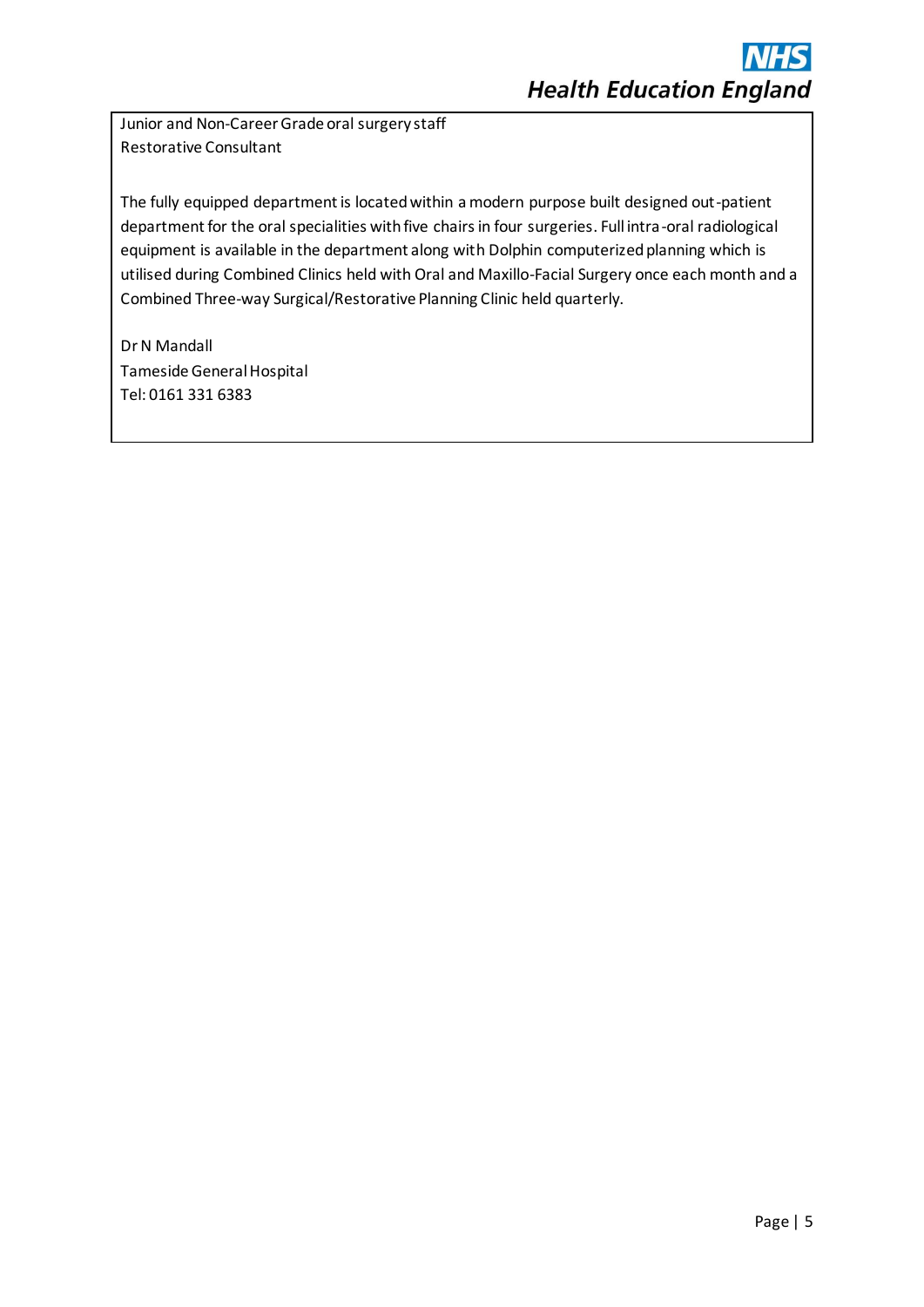# **NHS**<br>Health Education England

# **Staff involved in training:**

| <b>Job Title</b><br><b>Name</b> |                                           | <b>Site</b>       | Role |
|---------------------------------|-------------------------------------------|-------------------|------|
| Miss Victoria Elton             | Consultant in Orthodontics, Clinical Lead | <b>MUDH</b>       |      |
| Mr David Waring                 | Consultant in Orthodontics, TPD           | <b>MUDH</b>       |      |
| Mr Richard Needham              | <b>Consultant in Orthodontics</b>         | <b>MUDH</b>       |      |
| Miss Mariyah Nazir              | <b>Consultant in Orthodontics</b>         | <b>MUDH</b>       |      |
| Mr Jonathan Smith               | <b>Consultant in Orthodontics</b>         | <b>MUDH</b>       |      |
| Mr Simon Watkinson              | <b>Consultant in Orthodontics</b>         | MUDH/Blackburn    |      |
| Miss Charlotte Dugdale          | <b>Consultant in Orthodontics</b>         | MUDH/Blackburn    |      |
| Mr Ovais Malik                  | <b>Consultant in Orthodontics</b>         | <b>MUDH</b>       |      |
| Miss Madeleine Storey           | <b>Consultant in Orthodontics</b>         | <b>MUDH</b>       |      |
| Miss Hanieh Javidi              | Consultant in Orthodontics/Senior         | <b>MUDH</b>       |      |
|                                 | Lecturer in Orthodontics                  |                   |      |
| <b>VACANT</b>                   | Academic Programme Director               | <b>UoM</b>        |      |
| Mr Ahmed.el-angbawi             | Senior Lecturer in Orthodontics           | <b>UoM</b>        |      |
| Dr Nicky Mandall                | <b>Consultant Orthodontist</b>            | Tameside Hospital |      |
| <b>Miss Claire Bates</b>        | <b>Consultant Orthodontist</b>            | Tameside Hospital |      |
| Mr Mohammed Hania               | Post CCST                                 | <b>MUDH</b>       |      |
| Miss Naoimi Prado               | Post CCST                                 | <b>MUDH</b>       |      |
| Miss Emer Byrne                 | Post CCST                                 | <b>MUDH</b>       |      |
| Miss Laura Ewbank               | Post CCST                                 | <b>MUDH</b>       |      |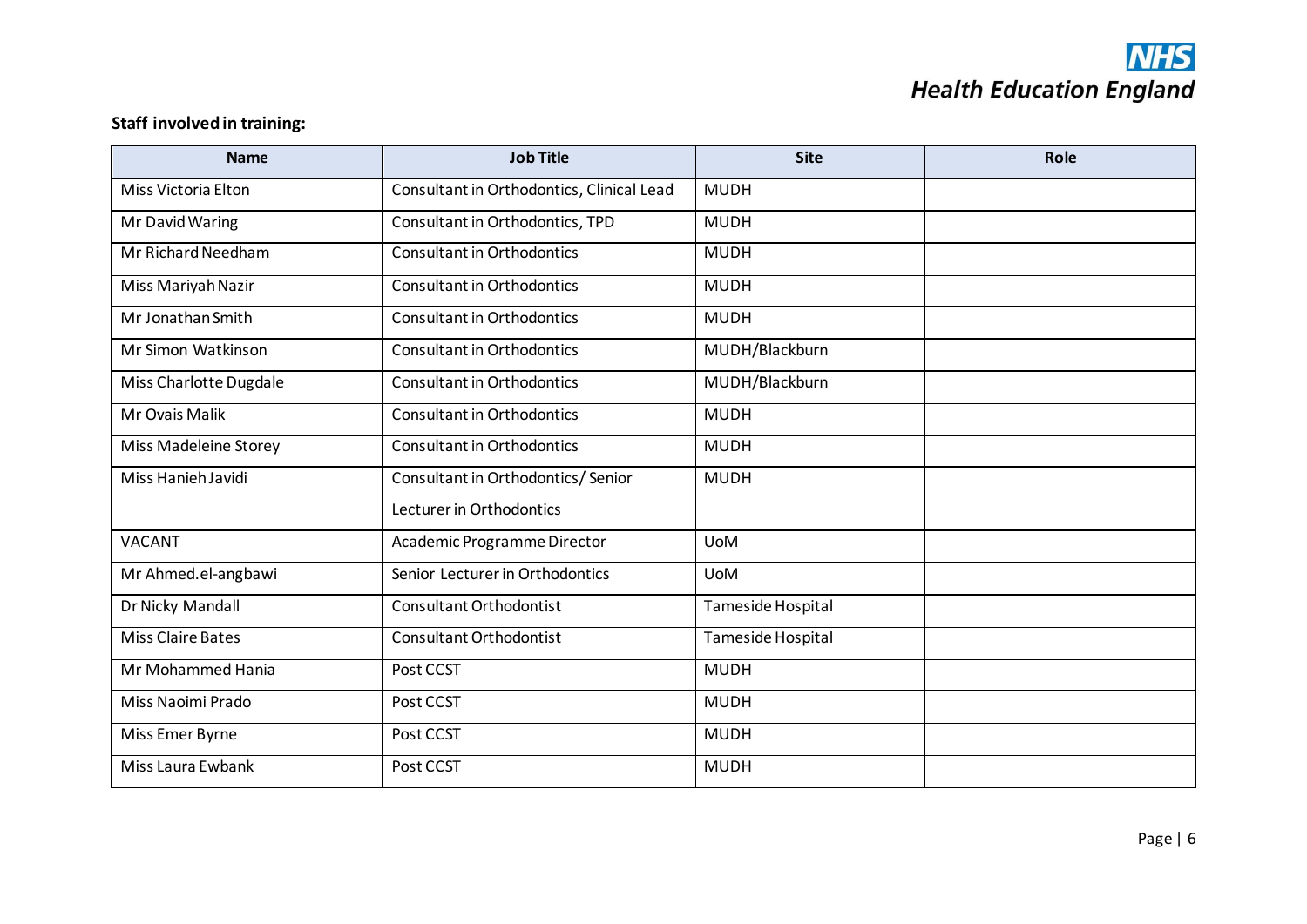

# **NHS**<br>Health Education England

| Mr Liam Monaghan         | Post CCST | MUDH |  |
|--------------------------|-----------|------|--|
| 3 Orthodontic Therapists |           | MUDH |  |
|                          |           |      |  |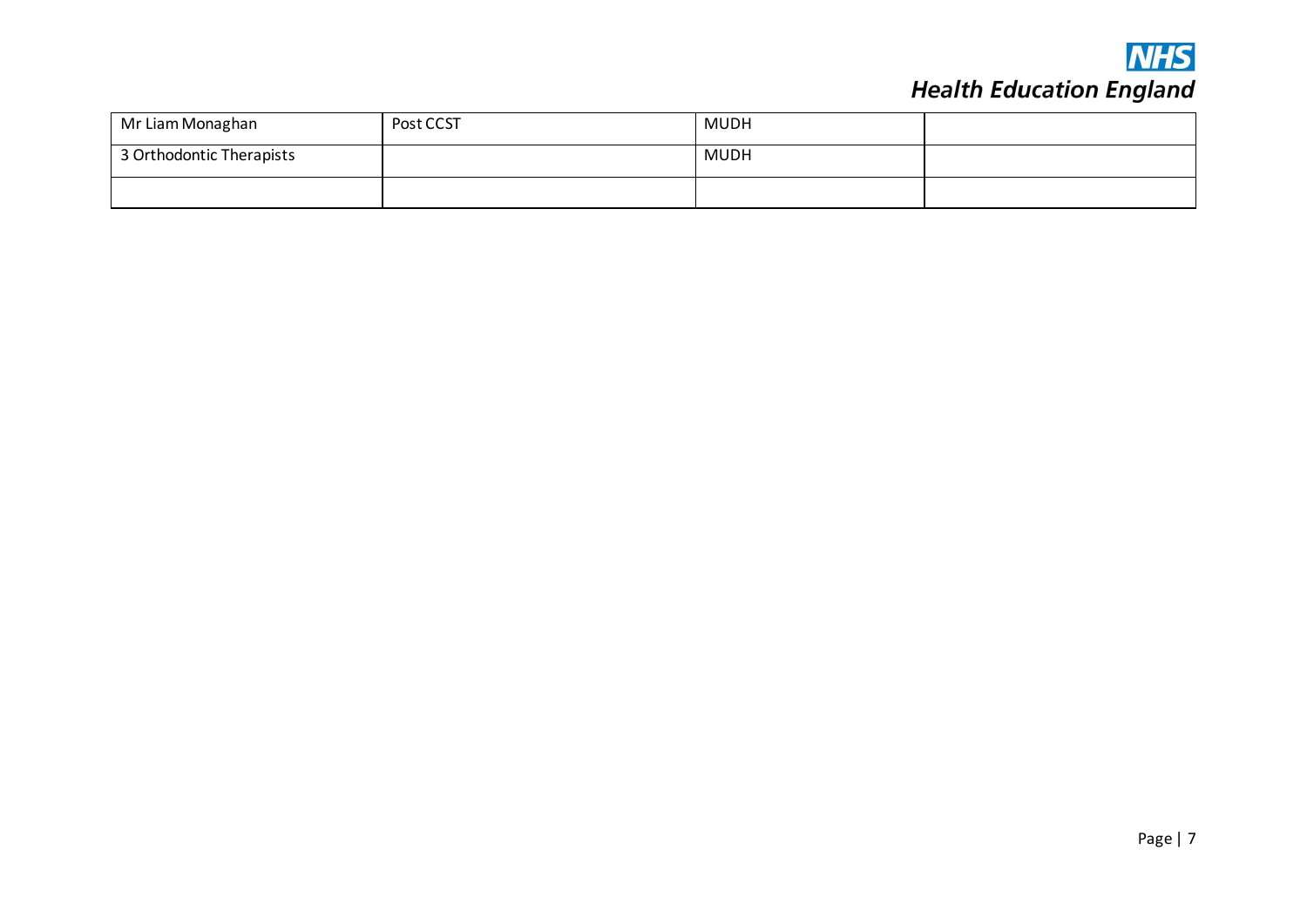**Indicative timetable (details are subject to change)**

**Week 1**

|           | <b>Mon</b>     | <b>Tue</b> | Wed                  | Thu         | Fri       |
|-----------|----------------|------------|----------------------|-------------|-----------|
| AM        | Tameside       | Tameside   | <b>Core Teaching</b> | <b>MUDH</b> | Blackburn |
|           |                |            | <b>MUDH</b>          |             |           |
|           |                |            |                      |             |           |
| <b>PM</b> | Admin/Research | Tameside   | <b>Core Teaching</b> | <b>MUDH</b> | Blackburn |
|           |                |            |                      |             |           |
|           |                |            | <b>MUDH</b>          |             |           |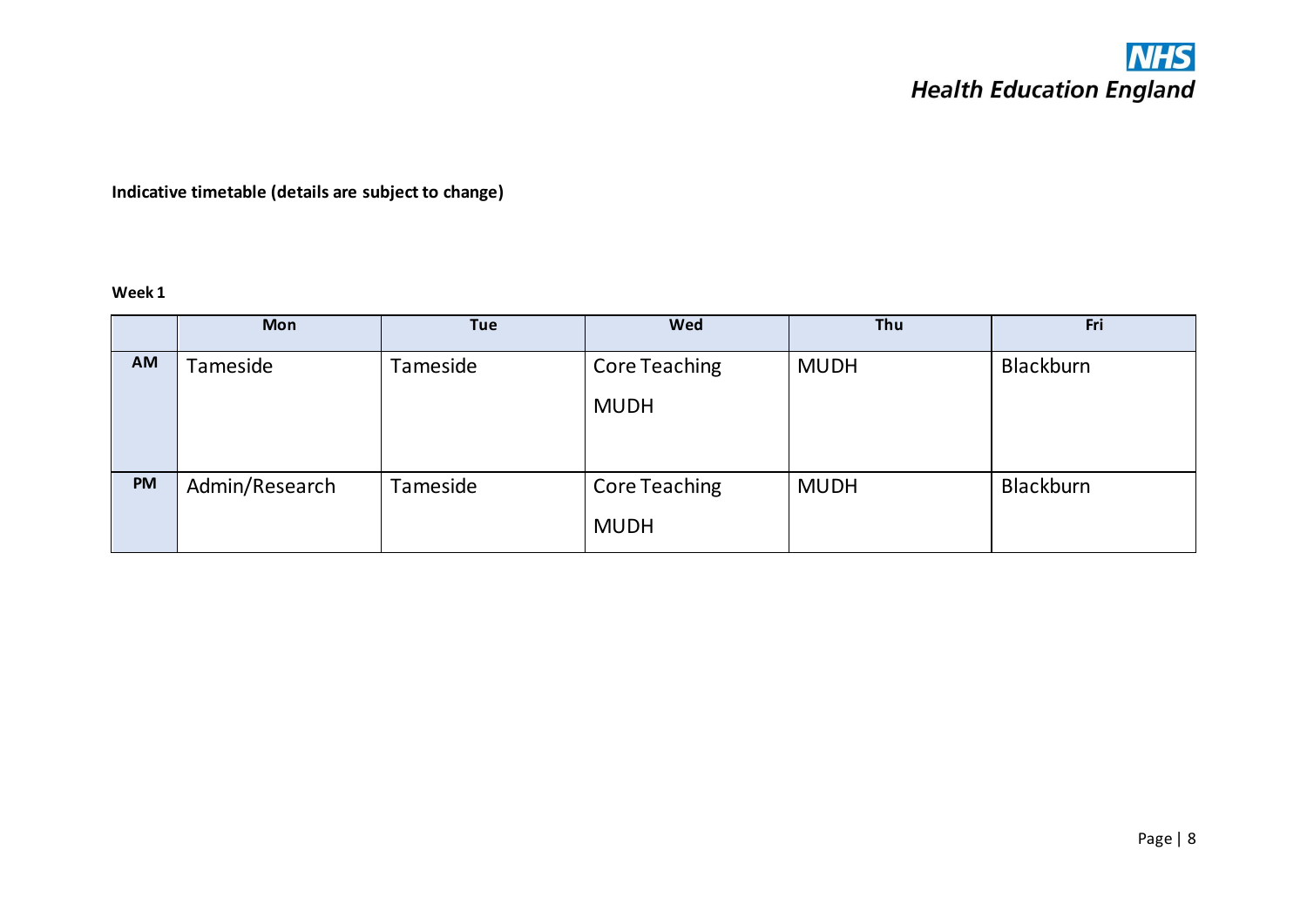

## **Terms and Conditions**

#### **General**

The post is covered by the Terms and Conditions of Service of

Hospital Medical and Dental Staff.

The appointee would be required to live within a reasonable distance

from the base hospital. The agreement of the Authority to removal should be sought prior to entering into any removal arrangements, expenses will be reimbursed and grants paid only when the Authority is satisfied:

- that the practitioner is an eligible practitioner in accordance with
- the regulations;
- that the removal of the practitioner's home is required;
- that the arrangements proposed are reasonable.

#### **Study Leave**

Study leave facilities are available in accordance with the Terms and Conditions of Service subject to the approval of the Educational Supervisor and the Programme Director.

#### **Annual Leave**

Please see below link to 2016 Junior Doctors and Dentists Terms and Conditions of Service [https://www.nhsemployers.org/search?search=terms+and+conditions+for+dentists+in+trai](https://www.nhsemployers.org/search?search=terms+and+conditions+for+dentists+in+training) [ning](https://www.nhsemployers.org/search?search=terms+and+conditions+for+dentists+in+training)

Link correct as of 02/12/21